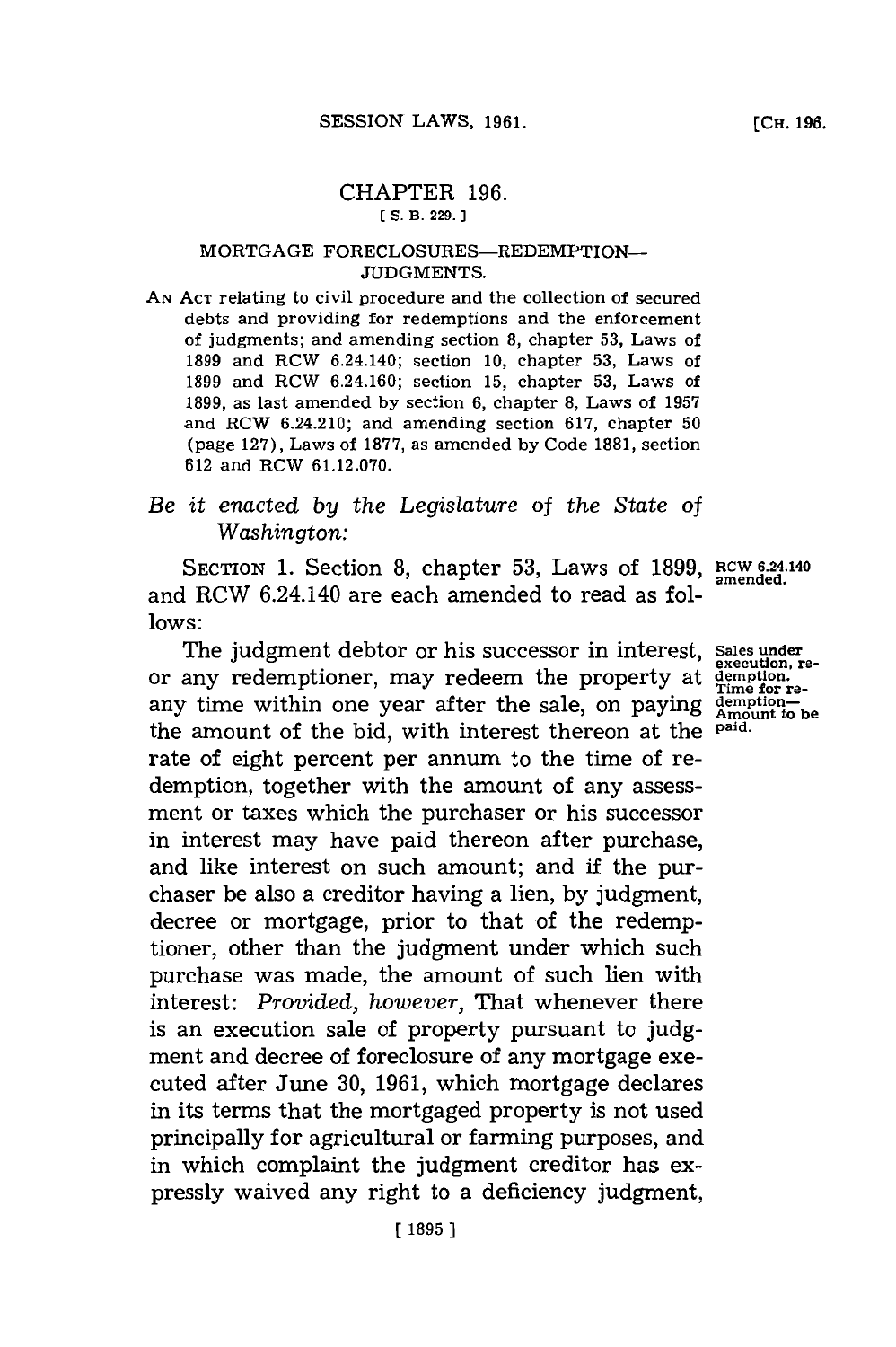SESSION LAWS, 1961.

the period of redemption shall be eight months after the said sale.

**ROW 6.24.160 amended.**

**Certificate of redemption.**

**SEC.** 2. Section **10,** chapter **53,** Laws of **1899,** and RCW 6.24.160 are each amended to read as follows: If no redemption be made within the redemption period prescribed **by** RCW 6.24.140, the purchaser or his assignee is entitled to a conveyance; or, if so redeemed, whenever sixty days have elapsed, and no other redemption has been made, or notice given operating to extend the period of redemption, and the time for redemption has expired, the last redemptioner or his assignee is entitled to a sheriff's deed; but in all cases the judgment debtor shall have the entire redemption period prescribed **by** RCW 6.24.140 from the date of the sale to redeem the property. If the judgment debtor redeem he must make the same payments as are required to effect a redemption **by** the redemptioner. If the judgment debtor redeem, the effect of the sale is terminated and he is restored to his estate. **A** certificate of redemption must be filed and recorded in the office of the auditor of the county in which the property is situated, and the auditor must note the record thereof in the margin of the record of the certificate of sale.

**RCW 6.24.210 amended.**

SEC. **3.** Section **15,** chapter **53,** Laws of **1899** as last amended, **by** section **6,** chapter **8,** Laws of **1957** and RCW 6.24.210 are each amended to read as fol**lows:**

**Possession during period of redemption.**

The purchaser from the day of sale until a resale or redemption, and the redemptioner from the day of his redemption until another redemption, shall be entitled to the possession of the property purchased or redeemed, unless the same be in the possession of a tenant holding under an unexpired lease, and in such case shall be entitled to receive from such tenant the rents or the value of the use and occupation thereof during the period of redemption: *Provided,*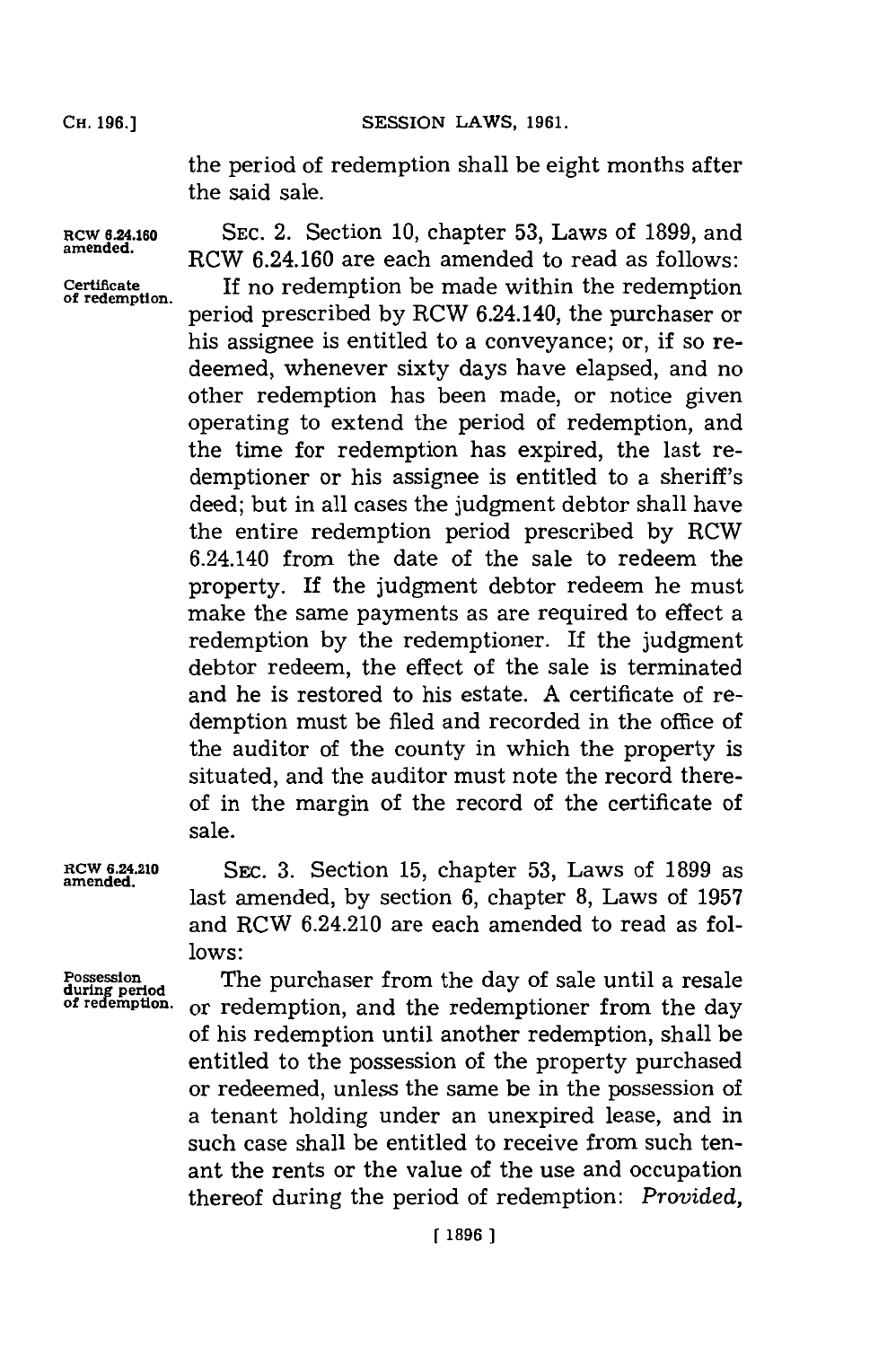That when a mortgage contains a stipulation that in case of foreclosure the mortgagor may remain in possession of the mortgaged premises after sale and until the period of redemption has expired the court shall make its decree to that effect and the mortgagor shall have such right: *Provided, further,* That as to any land so sold which is at the time of the sale used for farming purposes, or which is a part of a farm used, at the time of sale, for farming purposes, the judgment debtor shall be entitled to retain possession thereof during the period of redemption and the purchaser or his successor in interest shall, if the judgment debtor does not redeem, have a lien upon the crops raised or harvested thereon during said period of redemption, for interest on the purchase price at the rate of six percent per annum during said period of redemption and for taxes becoming delinquent during the period of redemption together with interest thereon: *And, provided further,* That in case of any homestead selected in the manner provided by law and occupied for that purpose at the time of sale, the judgment debtor shall have the right to retain possession thereof during the period of redemption without accounting for issues for value of occupation.

SEC. 4. Section 617, chapter 50 (page 127), Laws RCW 61.12.070 of 1877 as amended by Code 1881, section 612, and RCW **61.12.070** are each amended to read as follows:

When there is an express agreement for the pay-Real estate when there is an express agreement for the pay-<br>ment of the sum of money secured contained in the *mortgages*. mortgage or any separate instrument, the court shall pectee to **ficiency-** direct in the decree of foreclosure that the balance **Waiver.** due on the mortgage, and costs which may remain unsatisfied after the sale of the mortgaged premises, shall be satisfied from any property of the mortgage debtor: *Provided, however,* That in all cases where the mortgagee or other owner of such mortgage has expressly waived any right to a deficiency judgment